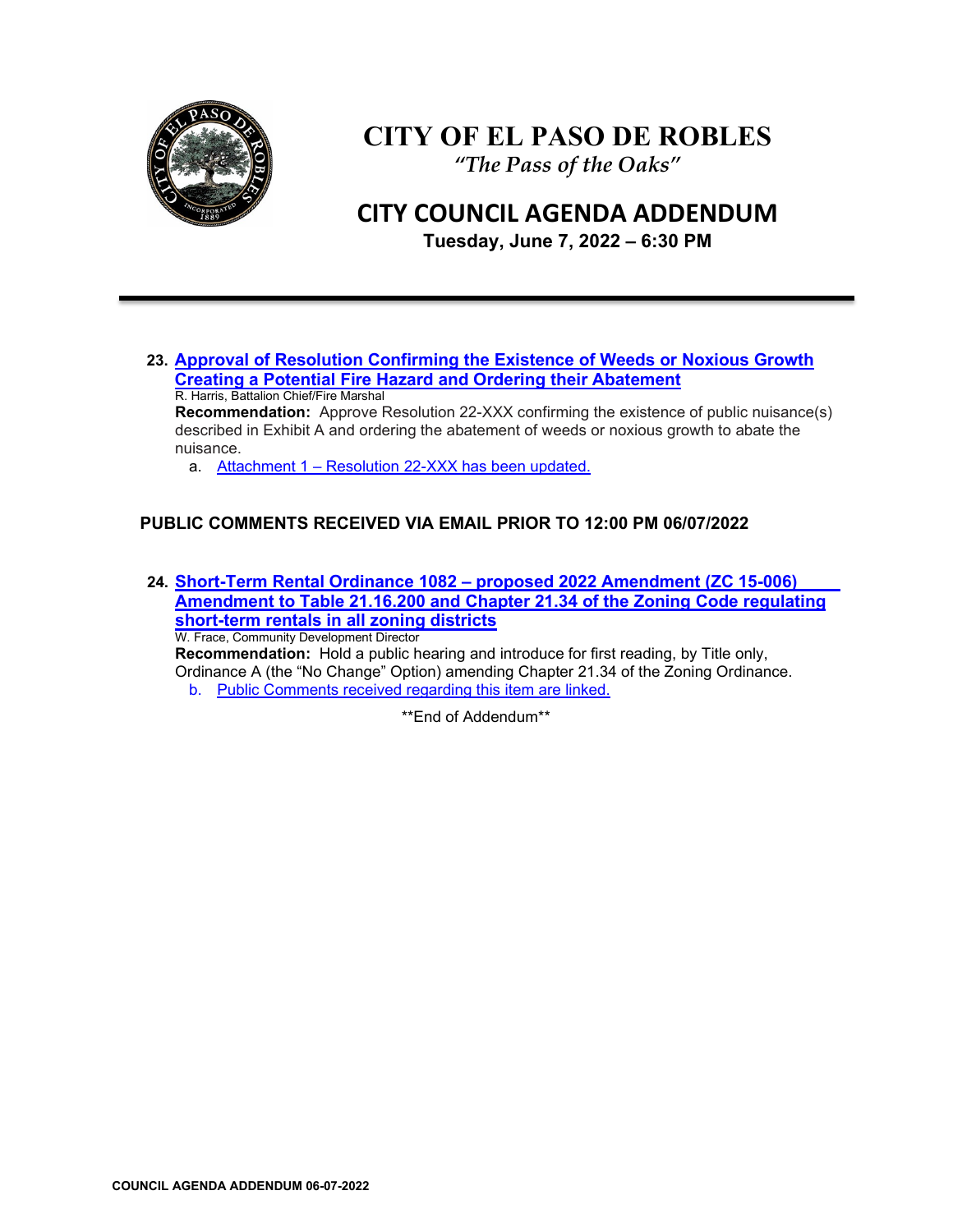

## **CITY OF EL PASO DE ROBLES**

*"The Pass of the Oaks"*

## **PASO ROBLES CITY COUNCIL AGENDA**

## **5:45 PM CLOSED SESSION/ 6:30 PM REGULAR MEETING**

**Tuesday, June 7, 2022**

#### **Location: Library/Conference Center Council Chamber 1000 Spring Street, Paso Robles**

The City has returned to hybrid public meetings pursuant to AB 361, which allows for a deviation from the teleconference rules required by the Ralph M. Brown Act. Residents now have the option to attend the meeting in person or to participate remotely.

To participate remotely, residents can listen to the meeting live on the radio at 1230AM or livestream the meeting at [www.prcity.com/youtube,](http://www.prcity.com/youtube) and call **(805)865-7276** to provide public comment via phone. The phone line will open just prior to the start of the meeting and remain open throughout the meeting to ensure the opportunity to comment on each item heard by the Council. Written public comments can be submitted via email to [cityclerk@prcity.com](mailto:cityclerk@prcity.com) prior to 12:00 noon on the day of the Council meeting to be posted as an addendum to the Agenda. If submitting written comments in advance of the meeting, please note the agenda item by number or name.

City Council meetings will be [live-streamed](https://www.youtube.com/channel/UCxElWtI1YhkPr6KI552RDuw) during the meeting and also available to play later on [YouTube](https://www.youtube.com/channel/UCxElWtI1YhkPr6KI552RDuw) by accessing the following link: [www.prcity.com/youtube](http://www.prcity.com/youtube) .

## **5:45 PM – CALL TO ORDER**

## **ROLL CALL**

Councilmembers Maria Garcia, Steve Gregory, John Hamon, Fred Strong, and Mayor Steven Martin

#### **CLOSED SESSION ITEMS**

#### • **Conference with Real Property Negotiators**

|  | Pursuant to Government Code Section 54956.8 |                                                                   |
|--|---------------------------------------------|-------------------------------------------------------------------|
|  | Property:                                   | A 5.6-acre portion of APN 008-254-002 more commonly known         |
|  |                                             | as Pioneer Park                                                   |
|  | Negotiators:                                | Ty Lewis, City Manager                                            |
|  | <b>Negotiating Parties:</b>                 | State of California acting by and through the State Public Works  |
|  |                                             | Board with the consent of the Department of Food and              |
|  |                                             | Agriculture, acting by and through the 16th District Agricultural |
|  |                                             | Association.                                                      |
|  | Under Negotiation:                          | Price and terms of payment                                        |
|  |                                             |                                                                   |

## **PUBLIC COMMENT REGARDING CLOSED SESSION MATTERS**

## **ADJOURN TO CLOSED SESSION**

#### **6:30 PM – RECONVENE TO OPEN SESSION**

#### **PLEDGE OF ALLEGIANCE**

#### **INVOCATION** Pastor Pat Sheean

#### **ROLL CALL**

Councilmembers Maria Garcia, Steve Gregory, John Hamon, Fred Strong, and Mayor Steven Martin

#### **STAFF INTRODUCTIONS**

#### **REPORT FROM CLOSED SESSION**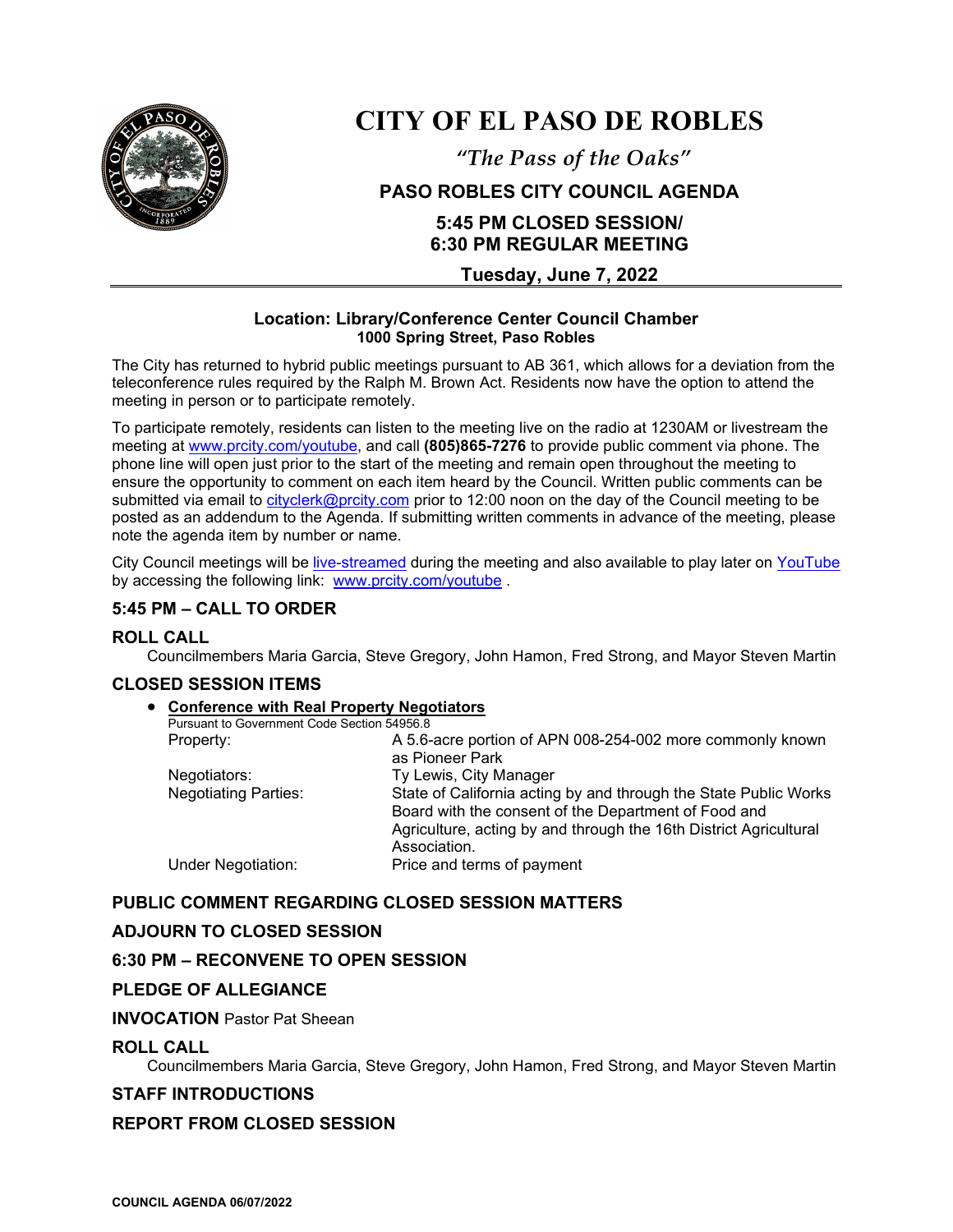#### **PRESENTATIONS**

- **1. [Juneteenth Proclamation](https://www.prcity.com/DocumentCenter/View/34002/June-7-2022-City-Council-Agenda-Item-01-PDF)**  S. Martin, Mayor
- **2. [Amateur Radio Week Proclamation](https://www.prcity.com/DocumentCenter/View/34003/June-7-2022-City-Council-Agenda-Item-02-PDF)**  S. Martin, Mayor
- **3. [Emergency Notification Systems Update](https://www.prcity.com/DocumentCenter/View/34004/June-7-2022-City-Council-Agenda-Item-03-PDF)**  J. Stornetta, Fire Chief

#### **GENERAL PUBLIC COMMENTS**

This is the time the public may address the Council on items within the Council's purview but not scheduled on the agenda. **PLEASE BEGIN BY STATING YOUR NAME AND ADDRESS. EACH PERSON IS LIMITED TO 3 MINUTES.** Any person or subject requiring more than three minutes may be scheduled for a future Council meeting or referred to committee or staff. Those persons wishing to speak on any item scheduled on the agenda will be given an opportunity to do so at the time that item is being considered.

#### **AGENDA ITEMS TO BE DEFERRED**

#### **CONSENT CALENDAR**

**ITEMS ON THE CONSENT CALENDAR ARE CONSIDERED ROUTINE, NOT REQUIRING SEPARATE DISCUSSION.** However, if discussion is wanted by a member of the Council or public the item may be removed from the Consent Calendar and considered separately. Councilmembers and members of the public may offer comments or ask questions of clarification without removing an item from the Calendar. Individual items are approved by the vote that approves the Consent Calendar unless an item is pulled for separate consideration. Items pulled from consent will be heard at the end of the meeting.

- **4. [Approval of Revised 4/19/2022 City Council Meeting Minutes](https://www.prcity.com/DocumentCenter/View/34005/June-7-2022-City-Council-Agenda-Item-04-PDF)**  M. Boyer, City Clerk
- **5. [Approval of 5/17/2022 City Council Meeting Minutes](https://www.prcity.com/DocumentCenter/View/34006/June-7-2022-City-Council-Agenda-Item-05-PDF)**  M. Boyer, City Clerk
- **6. Receipt [of Warrant Register](https://www.prcity.com/DocumentCenter/View/34007/June-7-2022-City-Council-Agenda-Item-06-PDF)**R. Cornell, Administrative Services Director
- **7. [Receipt of Advisory Body Minutes](https://www.prcity.com/DocumentCenter/View/34008/June-7-2022-City-Council-Agenda-Item-07-PDF)** Supplemental Sales Tax Oversight Committee – 02/16/2022 Library Board – 04/14/2022
- **8. [Approval of Agreement with Willdan Financial Services for Preparation of a 5-](https://www.prcity.com/DocumentCenter/View/34009/June-7-2022-City-Council-Agenda-Item-08-PDF) [Year Economic Development Strategic Plan](https://www.prcity.com/DocumentCenter/View/34009/June-7-2022-City-Council-Agenda-Item-08-PDF)** P. Sloan, Economic Development Manager

**Recommendation:** Approve Resolutions 22-XXX, authorizing the City Manager to execute a professional services agreement with Willdan Financial Services to prepare a 5-year Economic Development Strategic Plan, not to exceed \$129,770, in accordance with the Wildan Financial Services proposal.

**9. [Approval of Engineering Services for Recycled Water Distribution System –](https://www.prcity.com/DocumentCenter/View/34010/June-7-2022-City-Council-Agenda-Item-09-PDF)  [Salinas River Segment](https://www.prcity.com/DocumentCenter/View/34010/June-7-2022-City-Council-Agenda-Item-09-PDF)**

M. Thompson, Wastewater Resources Manager

**Recommendation:** Approve Resolution 22-XXX, authorizing the City Manager to enter into an amendment to the professional services agreement with Carollo Engineers, for engineering services for the Salinas River segment of the recycled water distribution system, for an amount up to \$188,893.

**10. [Approval of Allocation of Senate Bill 1 Funds for Fiscal Year 2022-23](https://www.prcity.com/DocumentCenter/View/34011/June-7-2022-City-Council-Agenda-Item-10-PDF)**

D. Esperanza, Capital Projects Engineer

**Recommendation:** Approve Resolution 22–XXX, identifying Golden Hill Road from Rolling Hills to Creston to be completed using the City's full allocation of \$708,299 in FY 2022-23 SB1 funds.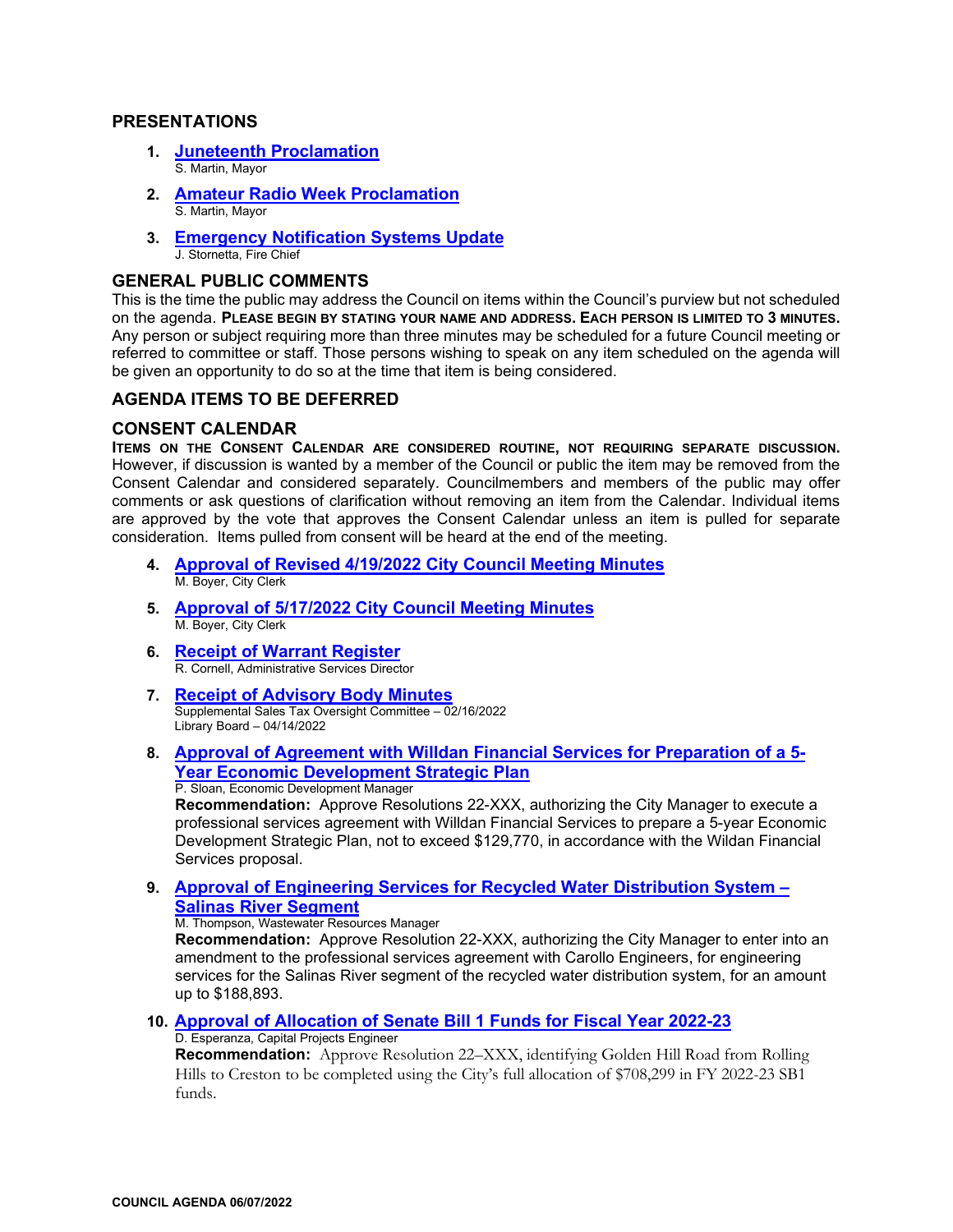**11. [Approval of Award of Construction Agreement with Souza Construction for](https://www.prcity.com/DocumentCenter/View/34012/June-7-2022-City-Council-Agenda-Item-11-PDF)  [Pedestrian Improvements at Black Oak Drive](https://www.prcity.com/DocumentCenter/View/34012/June-7-2022-City-Council-Agenda-Item-11-PDF)**

#### D. Esperanza, Capital Projects Engineer

**Recommendation:** Approve Resolution 22-XXX, authorizing the City Manager to enter into an agreement with Souza Construction, in the amount of \$118,711 for the CDBG funded pedestrian improvements at Black Oak Drive

#### **12. [Approval of Lateral Police Officer Hiring Incentive Program](https://www.prcity.com/DocumentCenter/View/34013/June-7-2022-City-Council-Agenda-Item-12-PDF)**

R. Cornell, Administrative Services Director/S. Foutz, Human Resources/Risk Manager **Recommendation:** Approve Resolution 22-XXX authorizing the City Manager to execute the Lateral Police Officer Hiring Incentive Program.

**13. [Approval of Construction Contract with JJ Fisher Construction for the Annual](https://www.prcity.com/DocumentCenter/View/34014/June-7-2022-City-Council-Agenda-Item-13-PDF)  [Sidewalk Repairs 2022](https://www.prcity.com/DocumentCenter/View/34014/June-7-2022-City-Council-Agenda-Item-13-PDF)**

D. Esperanza, Capital Projects Engineer

**Recommendation:** Approve Resolution 22-XXX authorizing the City Manager to enter into a contract with JJ Fisher Construction for \$97,258.71 to complete sidewalk repairs.

**14. [Approval of Authorization of Payment to PG&E for Electrical Service for Fire](https://www.prcity.com/DocumentCenter/View/34015/June-7-2022-City-Council-Agenda-Item-14-PDF)  [Station No. 3](https://www.prcity.com/DocumentCenter/View/34015/June-7-2022-City-Council-Agenda-Item-14-PDF)**

#### F. Berman, Maintenance Superintendent

**Recommendation:** Approve Resolution 22-XXX authorizing payment to Pacific Gas and Electric Company to provide electrical service to Fire Station No. 3 in the amount of \$52,180.65.

**15. [Approval of Award of Contract for Architecture and Engineering Design Services](https://www.prcity.com/DocumentCenter/View/34016/June-7-2022-City-Council-Agenda-Item-15-PDF)  [for New City Corporation Yard to Omni Design Incorporated](https://www.prcity.com/DocumentCenter/View/34016/June-7-2022-City-Council-Agenda-Item-15-PDF)** F. Berman, Maintenance Superintendent

**Recommendation:** Approve Resolution 22-XXX authorizing the City Manager to execute a contract with Omni Design Incorporated in the amount of \$899,453 with the City Manager and City Attorney making minor, technical and non-substantive changes to the agreement as necessary, consistent with the Council's overall intent, appropriating the funds from the Capital Improvement Project Fund.

**16. [Approval of Award of Construction Agreements for the Zones 5C \(west of Melody](https://www.prcity.com/DocumentCenter/View/34017/June-7-2022-City-Council-Agenda-Item-16-PDF)  [neighborhood\) and 5F \(Appaloosa neighborhood\) Pavement Rehabilitation](https://www.prcity.com/DocumentCenter/View/34017/June-7-2022-City-Council-Agenda-Item-16-PDF)  [Project](https://www.prcity.com/DocumentCenter/View/34017/June-7-2022-City-Council-Agenda-Item-16-PDF)**

D. Esperanza, Capital Projects Engineer

- **Recommendation:** Approve Resolution 22-XXX, authorizing:
- 1. the City Manager to execute a construction contract with Calportland Construction for \$2,582,274.50;
- 2. the City Manager to execute a services agreement for construction engineering services with PEI for \$55,965; and
- 3. the City Manager and City Attorney to make minor, technical, or non-substantive changes to either agreement, as necessary, consistent with the Council's overall intent.

#### **17. [Approval of Award of Contract to Wallace Group for Design Services for New](https://www.prcity.com/DocumentCenter/View/34018/June-7-2022-City-Council-Agenda-Item-17-PDF)  [Airport Road Sewage Lift Station](https://www.prcity.com/DocumentCenter/View/34018/June-7-2022-City-Council-Agenda-Item-17-PDF)**

M. Thompson, Wastewater Manager/D. Esperanza, Capital Projects Engineer

**Recommendation:** Approve Resolution 22-XXX authorizing the City Manager to authorize a contract change order with Wallace Group, to include preparation of plans, specifications, cost estimates, and bid-ready documents for a sewage lift station adjacent to the Huer-Huero Creek Bridge and Roundabout, in the amount of \$158,454.

#### **18. [Receipt of Monthly Investment Portfolio Review – January, February, and March](https://www.prcity.com/DocumentCenter/View/34019/June-7-2022-City-Council-Agenda-Item-18-PDF)  [2022](https://www.prcity.com/DocumentCenter/View/34019/June-7-2022-City-Council-Agenda-Item-18-PDF)**

R. Cornell, Administrative services Director – City Treasurer/C. Piatti, Finance Manager **Recommendation:** Receive and file the Monthly Treasurer's Reports for the months ending January 31, 2022, February 28, 2022, and March 31, 2022.

## **CONSENT CALENDAR ROLL CALL VOTE**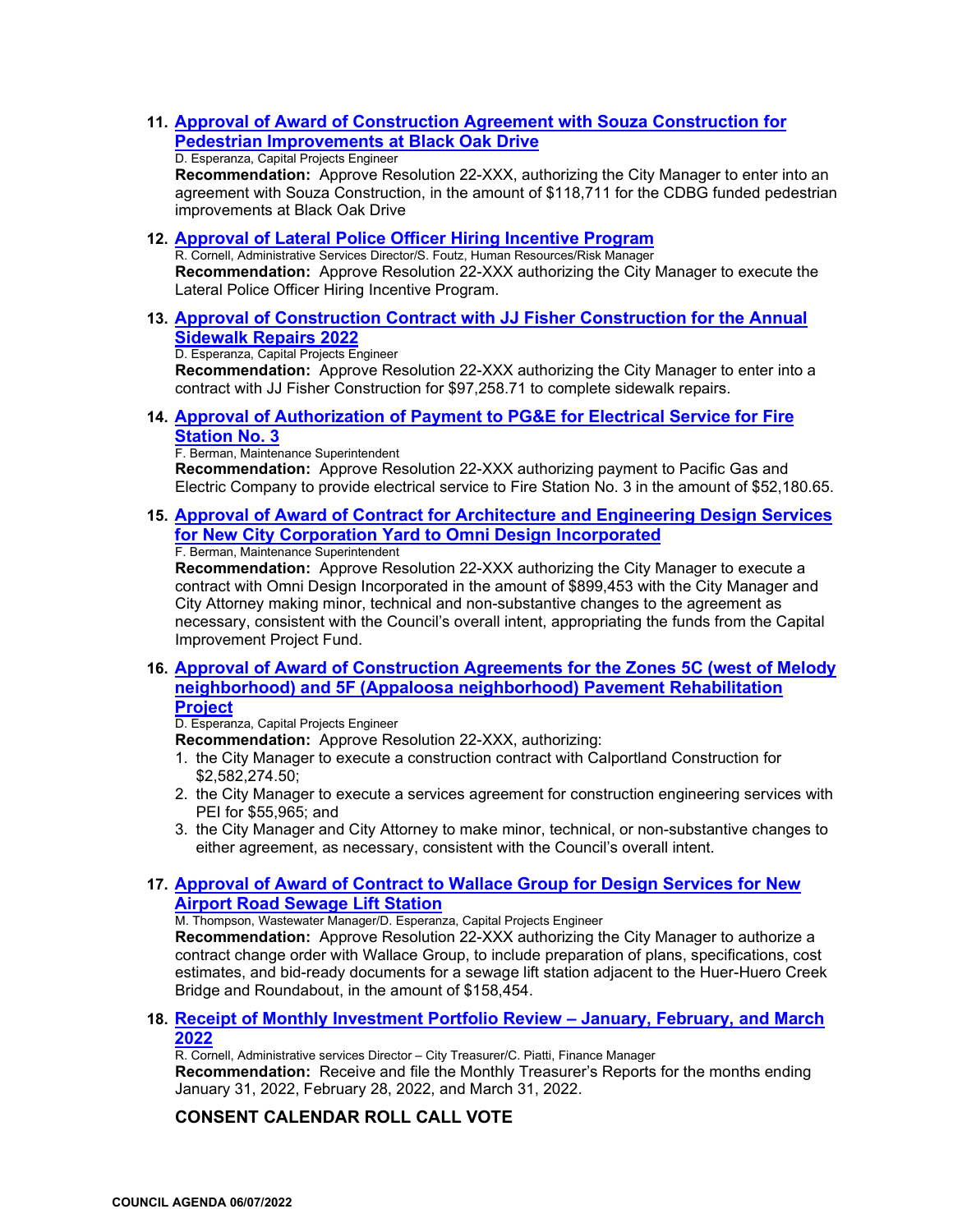## **REPORT ON ITEMS APPROVED ON CONSENT**

#### **PUBLIC HEARINGS**

**19. [Public Hearing for Military Equipment Use Ordinance Pursuant to AB 481](https://www.prcity.com/DocumentCenter/View/34020/June-7-2022-City-Council-Agenda-Item-19-PDF)** C. Davis, Commander

**Recommendation:** Introduce, read by title only, and waive further reading of Ordinance No. XXX Adopting a Military Use Equipment Policy Pursuant to AB 481. **ROLL CALL VOTE**

**20. [Public Hearing for the Annual Levy of Landscape & Lighting Maintenance District](https://www.prcity.com/DocumentCenter/View/34021/June-7-2022-City-Council-Agenda-Item-20-PDF)  [No. 1 and Drainage Maintenance District 2008-1 for Fiscal Year 2022-23 Including](https://www.prcity.com/DocumentCenter/View/34021/June-7-2022-City-Council-Agenda-Item-20-PDF)  [Tabulating Proposition 218 Ballots and, if No Majority Protest Exists,](https://www.prcity.com/DocumentCenter/View/34021/June-7-2022-City-Council-Agenda-Item-20-PDF)  [Consideration of the Corresponding Resolution Confirming the New](https://www.prcity.com/DocumentCenter/View/34021/June-7-2022-City-Council-Agenda-Item-20-PDF)  [Assessments Proposed for Zone 1 Sub Area 1 \(Tract 1581-1\), Sub Area 4 \(Tract](https://www.prcity.com/DocumentCenter/View/34021/June-7-2022-City-Council-Agenda-Item-20-PDF)  [1619\), Sub Area 6 \(Tract 1463-1\), and Sub Area 18 \(Tract 1581-2\); Zone 7C Sub](https://www.prcity.com/DocumentCenter/View/34021/June-7-2022-City-Council-Agenda-Item-20-PDF)  [Area 63 \(Tract 2351\); Zone 11 Sub Area 76B \(Tract 2430\); Zone 14 Sub Area 11](https://www.prcity.com/DocumentCenter/View/34021/June-7-2022-City-Council-Agenda-Item-20-PDF)  [\(Tract 1723\); and Stand Alone Sub Areas 64 \(PR 01-186\) and Sub Area 88 \(Tract](https://www.prcity.com/DocumentCenter/View/34021/June-7-2022-City-Council-Agenda-Item-20-PDF)  [2422\)](https://www.prcity.com/DocumentCenter/View/34021/June-7-2022-City-Council-Agenda-Item-20-PDF)**

F. Berman, Maintenance Superintendent

#### **Recommendation:**

- 1. Approve Resolution 22-XXX (A) amending and/or approving the Engineer's Annual Levy Report for the Landscape & Lighting Maintenance District No. 1 for FY 2022-23.
- 2. Approve Resolution 22-XXX (B) amending and/or approving the Engineer's Annual Levy Report for the Drainage Maintenance District No. 2008-1 for FY 2022-23.
- 3. Approve Resolution 22-XXX (C) ordering the levy and collection of assessments with the Landscape & Lighting Maintenance District No. 1 for FY 2022-23.
- 4. Approve Resolution 22-XXX (D) ordering the levy and collection of assessments with the Drainage Maintenance District No. 2008-1 for FY 2022-23.
- 5. Approve Resolution 22-XXX (E) declaring the results of the property owner protest balloting proceedings within the Landscape & Lighting Maintenance District No. 1 for Fiscal Year 2022-23.

## **ROLL CALL VOTE**

**21. [Public Hearing and Resolution of Formation Regarding the Renewal of the Paso](https://www.prcity.com/DocumentCenter/View/34022/June-7-2022-City-Council-Agenda-Item-21-PDF)  [Robles Tourism Improvement District](https://www.prcity.com/DocumentCenter/View/34022/June-7-2022-City-Council-Agenda-Item-21-PDF)**

C. Huot, Assistant City Manager

**Recommendation:** Approve Resolution 22-XXX: renewing the Paso Robles Tourism Improvement District; and levying a two percent assessment on all lodging businesses within the district, beginning July 1, 2022, as described in the Management District Plan and Resolution. **ROLL CALL VOTE**

**22. [Approval of Resolution Confirming the Existence of Weeds or Noxious Growth](https://www.prcity.com/DocumentCenter/View/33996/June-7-2022-City-Council-Agenda-Item-22-PDF)  [Creating a Potential Fire Hazard and Ordering their Abatement](https://www.prcity.com/DocumentCenter/View/33996/June-7-2022-City-Council-Agenda-Item-22-PDF)** R. Harris, Battalion Chief/Fire Marshal

**Recommendation:** Approve Resolution 22-XXX confirming the existence of public nuisance(s) described in Exhibit A and ordering the abatement of weeds or noxious growth to abate the nuisance.

## **ROLL CALL VOTE**

**23. [Short-Term Rental Ordinance 1082 – proposed 2022 Amendment \(ZC 15-006\)](https://www.prcity.com/DocumentCenter/View/33997/June-7-2022-City-Council-Agenda-Item-23-PDF)  [Amendment to Table 21.16.200 and Chapter 21.34 of the Zoning Code regulating](https://www.prcity.com/DocumentCenter/View/33997/June-7-2022-City-Council-Agenda-Item-23-PDF)  [short-term rentals in all zoning districts](https://www.prcity.com/DocumentCenter/View/33997/June-7-2022-City-Council-Agenda-Item-23-PDF)** W. Frace, Community Development Director

**Recommendation:** Hold a public hearing and introduce for first reading, by Title only, Ordinance A (the "No Change" Option) amending Chapter 21.34 of the Zoning Ordinance. **ROLL CALL VOTE**